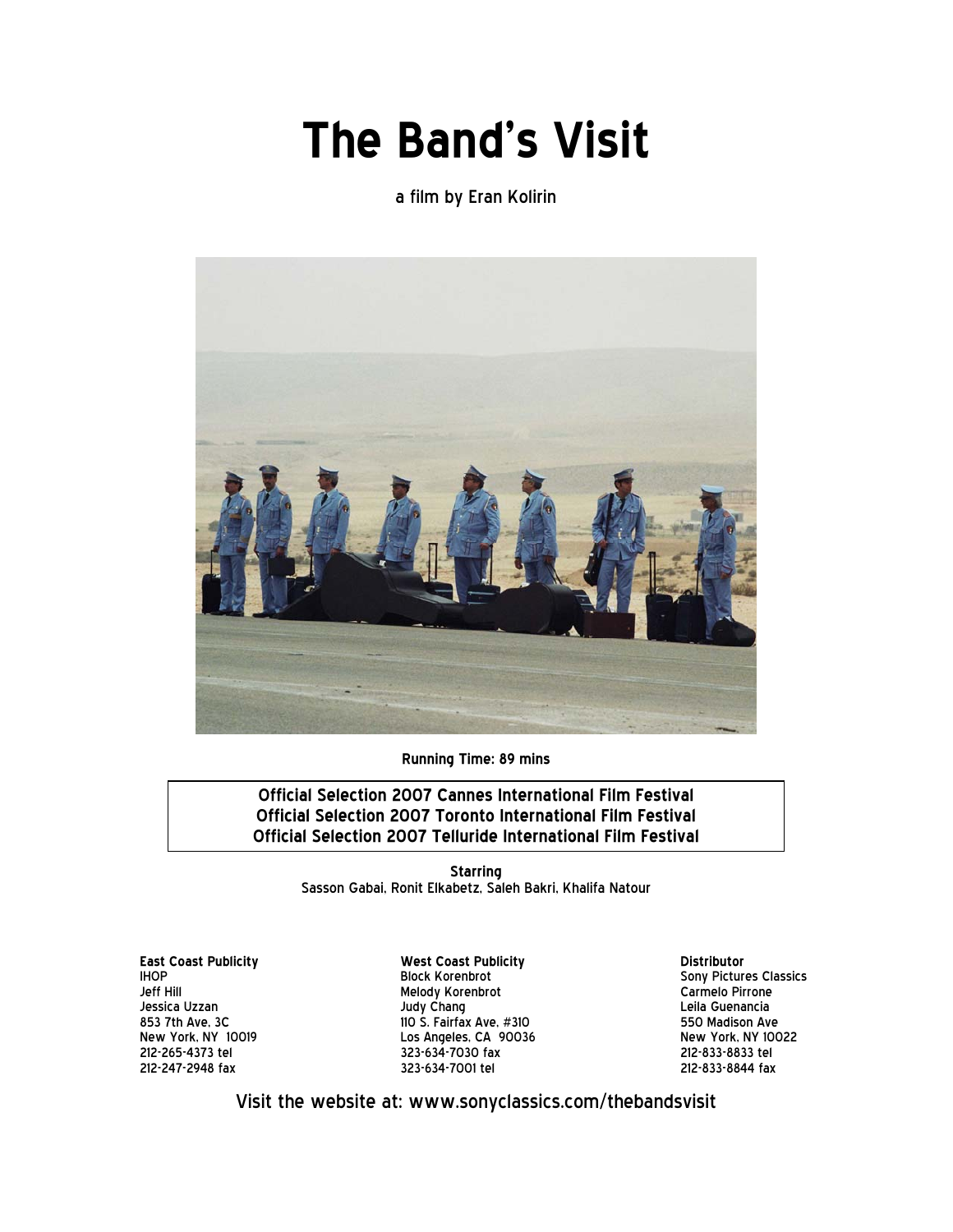# **CAST**

| Tewfig       | <b>SASSON GABAI</b>        |
|--------------|----------------------------|
| Dina         | <b>RONIT ELKABETZ</b>      |
| Haled        | <b>SALEH BAKRI</b>         |
| Simon        | <b>KHALIFA NATOUR</b>      |
| Camal        | <b>IMAD JABARIN</b>        |
| Iman         | <b>TARAK KOPTY</b>         |
| Fauzi        | <b>HISHAM KHOURY</b>       |
| Makram       | <b>FRANCOIS KHELL</b>      |
| Saleh        | <b>EYAD SHEETY</b>         |
| Papi         | <b>SHLOMI AVRAHAM</b>      |
| <b>Itzik</b> | <b>RUBI MOSCOVICH</b>      |
| Iris         | <b>HILA SURJON FISCHER</b> |
| Avrum        | URI GABRIEL                |
| Lea          | <b>AHOUVA KEREN</b>        |

# **CREW**

| Writer/Director            | ۰                        | <b>ERAN KOLIRIN</b>         |
|----------------------------|--------------------------|-----------------------------|
| Director of Photography    | ٠                        | <b>SHAI GOLDMAN</b>         |
| Sound                      | ۰                        | <b>ITAI ELOAV</b>           |
| Editing                    | <b>Service</b>           | <b>ARIK LAHAV LEIBOVITZ</b> |
| Casting                    | $\overline{\phantom{a}}$ | <b>ORIT AZOULAY</b>         |
| Costume Designer           | $\sigma_{\rm{max}}$      | <b>DORON ASHKENAZI</b>      |
| <b>Production Designer</b> | ۰                        | EITAN LEVI                  |
| <b>Original Score</b>      | ٠                        | <b>HABIB SHEHADEH HANNA</b> |
| Producers                  | ٠                        | EILON RATZKOVSKY            |
|                            |                          | <b>EHUD BLEIBERG</b>        |
|                            |                          | YOSSI UZRAD                 |
|                            |                          | <b>KOBY GAL-RADAY</b>       |
|                            |                          | <b>GUY JACOEL</b>           |
| Co-Producers               | ٠                        | SOPHIE DULAC                |
|                            |                          | <b>MICHEL ZANA</b>          |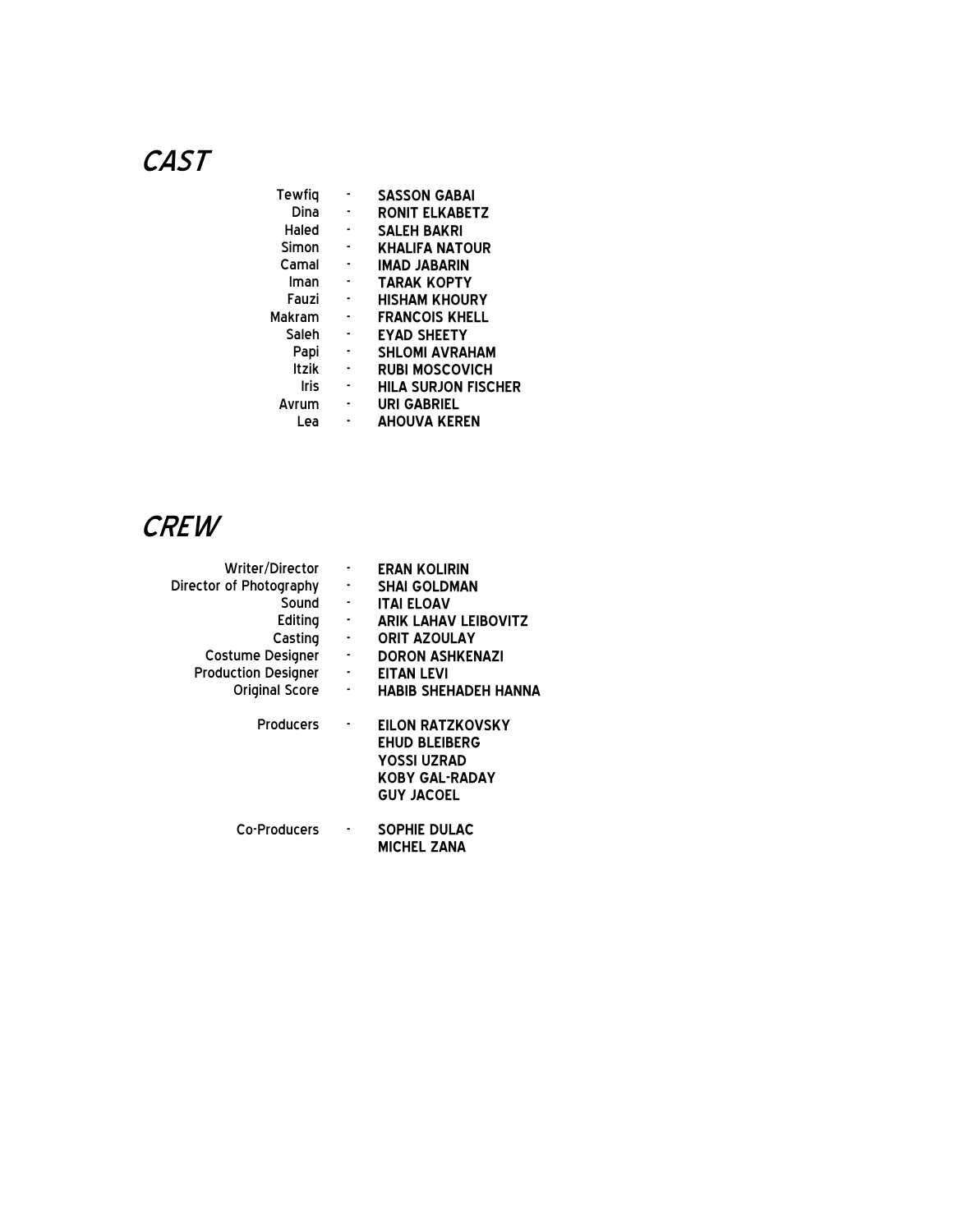# Synopsis

The Alexandria Ceremonial Police Orchestra arrives in Israel to play at the opening of an Arab Cultural Center. Dressed in full regalia and observing all military police protocol, the members of the orchestra are at a pivotal time in their careers. It's not just the political nature of an Arab military police band playing traditional Arab music in Israel that makes this event so important; budget cuts and many reorganizations have threatened the continued existence of the Orchestra. Faced with the heavy burden of this assignment, the stoic conductor Tewfiq (Sasson Gabai) is determined not to foul their excursion.

Despite all Tewfiqs efforts, it's not long before problems arise. The band arrives at the airport with no one there to greet them. Stranded and unable able to contact their Israeli hosts or the Egyptian consulate for help, Tewfiq decides that the Orchestra will persevere with its assignment and orders, and designates Khaled, a sauve young ladies man (Saleh Bakri), to ask for directions. Khaled and the station agent struggle in English, Arabic and Hebrew to communicate, but despite their best efforts, the Orchestra is sent to the outskirts of a small forgotten Israeli town in the desert.

Faced with an unknown landscape, and disgruntled and hungry men, Tewfiq brings the men to a small café in the nearby town and humbly asks the proprietor, Dina (Ronit Elkabetz), for lunch. Not wanting the turn the Orchestra away, Dina invites the men to stay with her and a few of her friends. To punish Khaled for his earlier subordination, Tewfiq orders Khaled to stay with him at Dina's, while the other men break up and follow their hosts for the night.

Dina brings the two men to her modest apartment where they begin to discuss not the political issues that divides their two cultures, but it's the intimate details of their personal lives that bring the trio closer together. Before long, Dina's wry, playful self-confidence, and undisguised sexuality make Tewfiq immediately uncomfortable. Regardless, she is persistent in her attraction to the older, serious Tewfiq, and after some prodding from Khaled, the melancholy band leader reluctantly accepts Dina's invitation to dinner. The proud Arab man in his powder blue military uniform and the free-spirited Israeli woman make an odd couple at the local restaurant, but her persistent compassion breaks through his gentlemanly demeanor and the duo form a bridge of understanding.

With the older Dina and Tewfiq gone from the apartment, Khaled decides to tag along with people closer to his age and convinces the shy and insecure Papi (Shlomi Avraham) to let him join as the fourth wheel on a double date night at a roller disco. When Papi fails to court the girl his cousin set up as his blind date, Papi turns to the suave Khaled for advice. With a little prodding and a lot of direction, Khaled helps Papi break the ice with his date. Meanwhile, the other band members, headed by second-in-command Simon (Khalifa Natour), stay with Itzik (Rubi Moscovich), which ultimately lead to tensions with his family and to revelations about fulfillment that cross cultural boundaries.

When the band leaves in the morning for their intended destination, it is clear that their unplanned detour was worth the trip.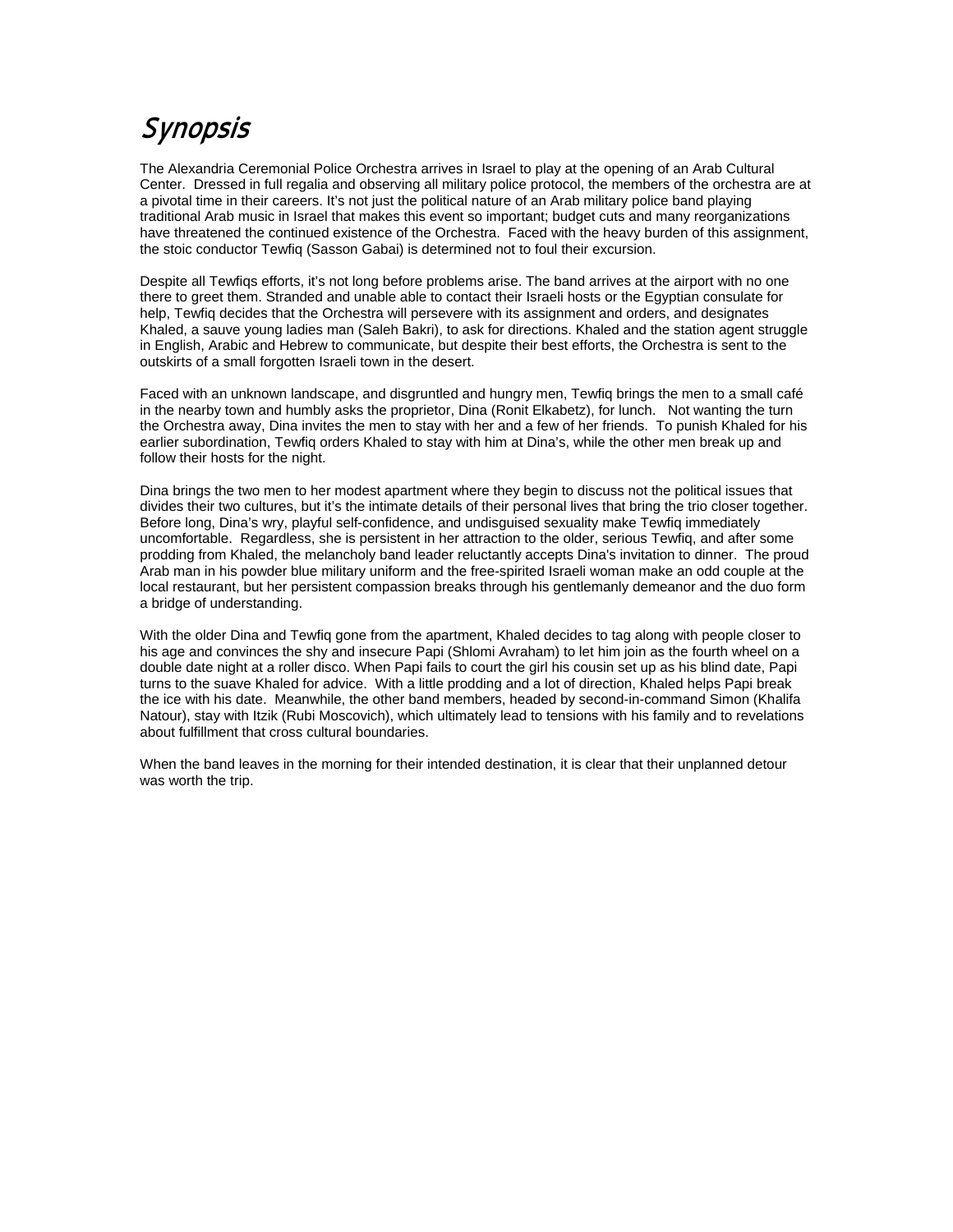# Director's Statement

When I was a kid, my family and I used to watch Egyptian movies. This was a fairly common Israeli family practice circa early 1980's. In the late afternoon on Friday's we'd watch with bated breaths the convoluted plots, the impossible loves and the heart-breaking pain of Omar Sharif, Pathen Hamama, I'del Imam, and the rest of that crew on the one and only TV channel that the country had. This was kind of weird, actually, for a country that spent half of its existence in a state of war with Egypt, and the other half in a sort of cold, correct peace with its neighbor to the south.

Sometimes, after the Arab movie, they'd broadcast a performance of the Israeli Broadcasting Authority's orchestra. This was a classical Arab orchestra, made up almost entirely of Arab Jews from Iraq and Egypt. When you think of the IBA orchestra, maybe the custom of watching Egyptian movies ceremony sounds a little less odd.

The Arab movie has long since disappeared from our screens. TV became privatized, and has sunk out there among the fifty seven or who knows how many channels that have descended on us.

And then the IBA orchestra was disbanded. We got MTV and BBC and RTL and "Israeli Idol" and pop songs and 30-second commercials. So who cares about quarter-tone songs that last half an hour any more?

Afterwards, Israel built the new airport, and they forgot to translate the road signs into Arabic. Among the thousands of shops they built there, they found no room for the strange, curling script that is the mother tongue of half our population.

A lot of movies have been made touching on the question of why there is no peace, but it seems that fewer have been made about the question of why we need peace in the first place. The obvious is lost on us in the midst of conversations centering on economic advantages and interests. At the end of the day, my son and my neighbor's son will meet, I am sure of that, in some neon-blinking mall under a giant McDonald's sign. Maybe that's some kind of comfort, I don't know. What's certain though is that we've lost something on the way. We traded true-love for the one-night stands, art for commerce, and human connection, the magic of conversation for the question of how big a slice of the pie we can put our hands on.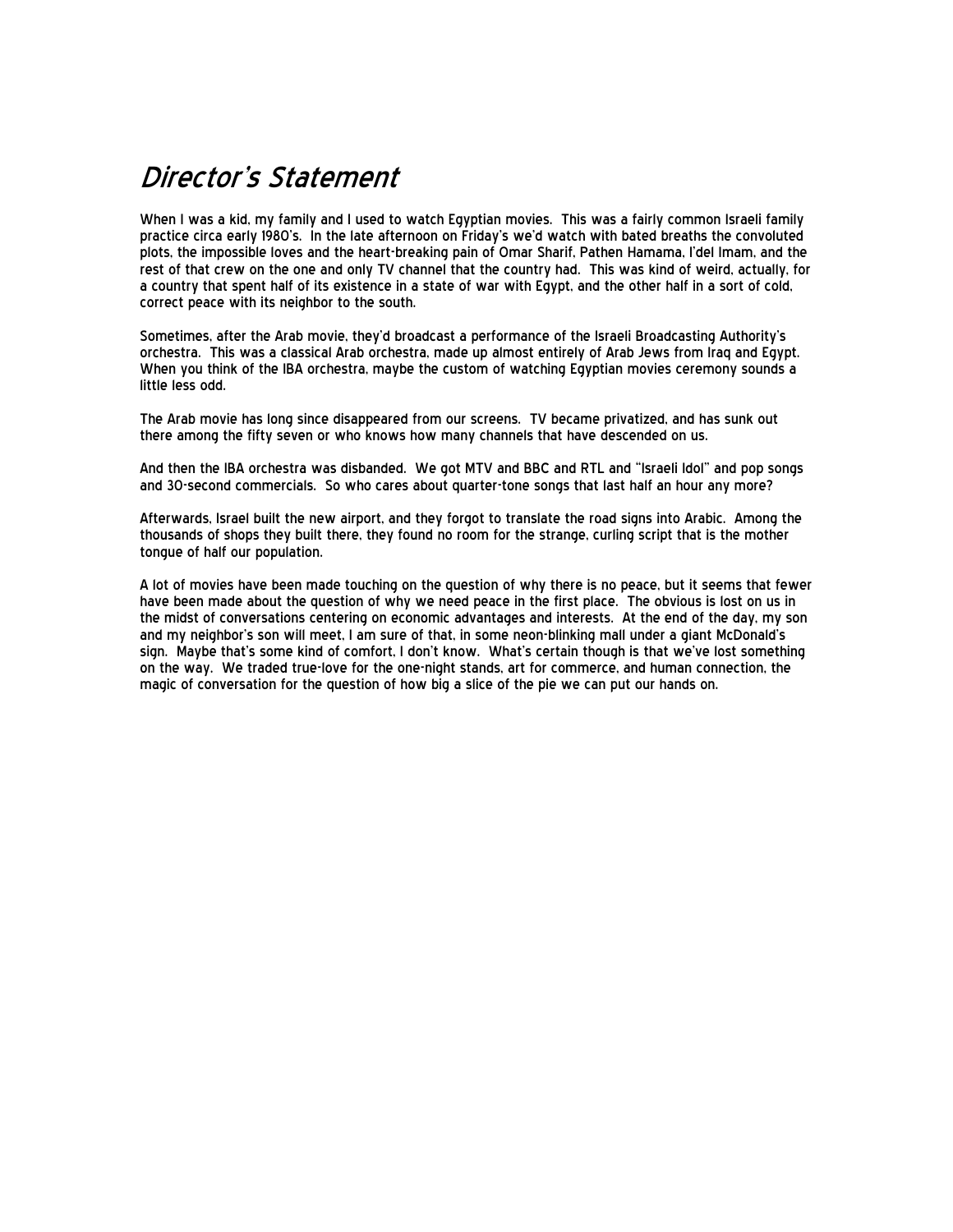### Director's Bio

#### Eran Kolirin – Director and Script Writer

Bornin 1973, Eran Kolirin's first work for cinema was the screenplay for the film *Zur - Hadassi,* for which he won the "Lipper Prize" for best screenplay at the Jerusalem International Film Festival, 1999.

In 2004, Eran Kolirin wrote and directed The Long Journey, a film made for television.

The Band's Visit is Eran's first feature film. Currently, Eran is writing his second film entitled, Pathway's to the Desert.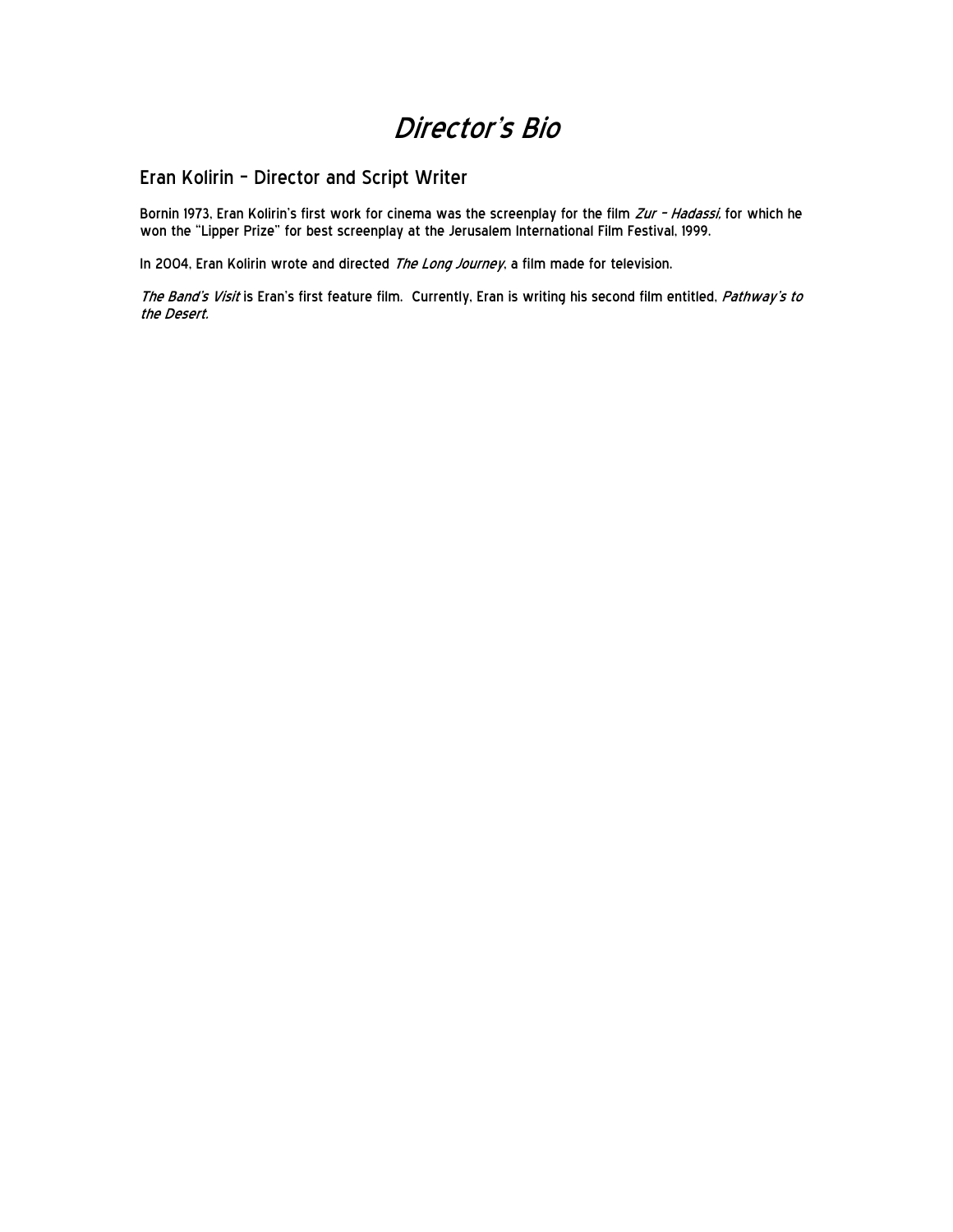# About the Actors

#### Sasson Gabai – Tewfiq

One of Israel's leading and prolific actors, Sasson Gabai is a graduate of Tel Aviv University, Drama Dept. He has played in an enormous number of Israeli and international films, television series and theater plays. He has won numerous prizes and awards including among the rest: Landaw Award for the performing arts; Best Actor, The Israeli Academy of theater; Best Actor for supporting role, The Israeli Academy of Cinema. Selected works for cinema; Aviva My Love, Rambo III, the Order, Made in Israel, Scar, Les Patriots, Tel Aviv Stories, Cherry Season, First Light, Not Without My Daughter, the Quarry, WarZone.

#### Ronit Elkabetz – Dina

One of Israel's leading actresses. 2005 also saw Ronit Elkabetz direct her first feature film; Prendre Femme, (the film opened in Venice IFF and won the critical acclaim and audience awards). She is currently in pre-production for her second feature film; Shiv'ah. Elkabetz has played in an enormous number of Israel productions international films; television series and theater plays in Israel and France. She won numerous prizes and awards including among the rest; Excellency award - Valencia IFF for her role in Or (My Treasure) Best Actress award - Sweden IFF for her role in *Prendre Femme,* two Best Actress awards - Jerusalem IFF<br>for her roles in *Prendre Femme* and *Or.* Critics choice of the American Press for her role in *Late Marriage*. Best Actress Award - Buenos Ares IFF for her role in *Late Marriage*, Best Actress award - Saloniki IFF for her role in Late Marriage and two Israeli Film Academy awards for best actress for her roles in Late Marriage and Sh'Chur. Selected works for cinema include; Prendre Femme, Or Alila, Origine Controlee, Late Marriage, Scar, ShChur, Eddie King and The Appointed.

#### Saleh Bakri – Haled

One of Israel's emerging Palestinian actors, Saleh Bakri is a graduate of the "Beit Zvi" School for the Performing Arts. Bakri has appeared in several plays at Israel's most prestigious Theaters (Habima, Haifa Theater, the Acco Festival of Alternative Israeli Theater, etc) The Band's Visit is his first acting role in a feature filme.

#### Khalifa Natour – Simon

Another of Israel's emerging Palestinian actors, writers and directors, Kalifa Nator is also a graduate of the "Beit Zvi" school for the performing arts. Natour has performed in numerous plays at Israel's and Palistine most prestigious Theaters (Habima, Beer Shiva Theatre in East-Jerusalem and Ramalla; El Hakawati Theatre; the Lab Theatre). Natour also played in Television films and series and in feature films such as Three Diamonds and Rana's Wedding.